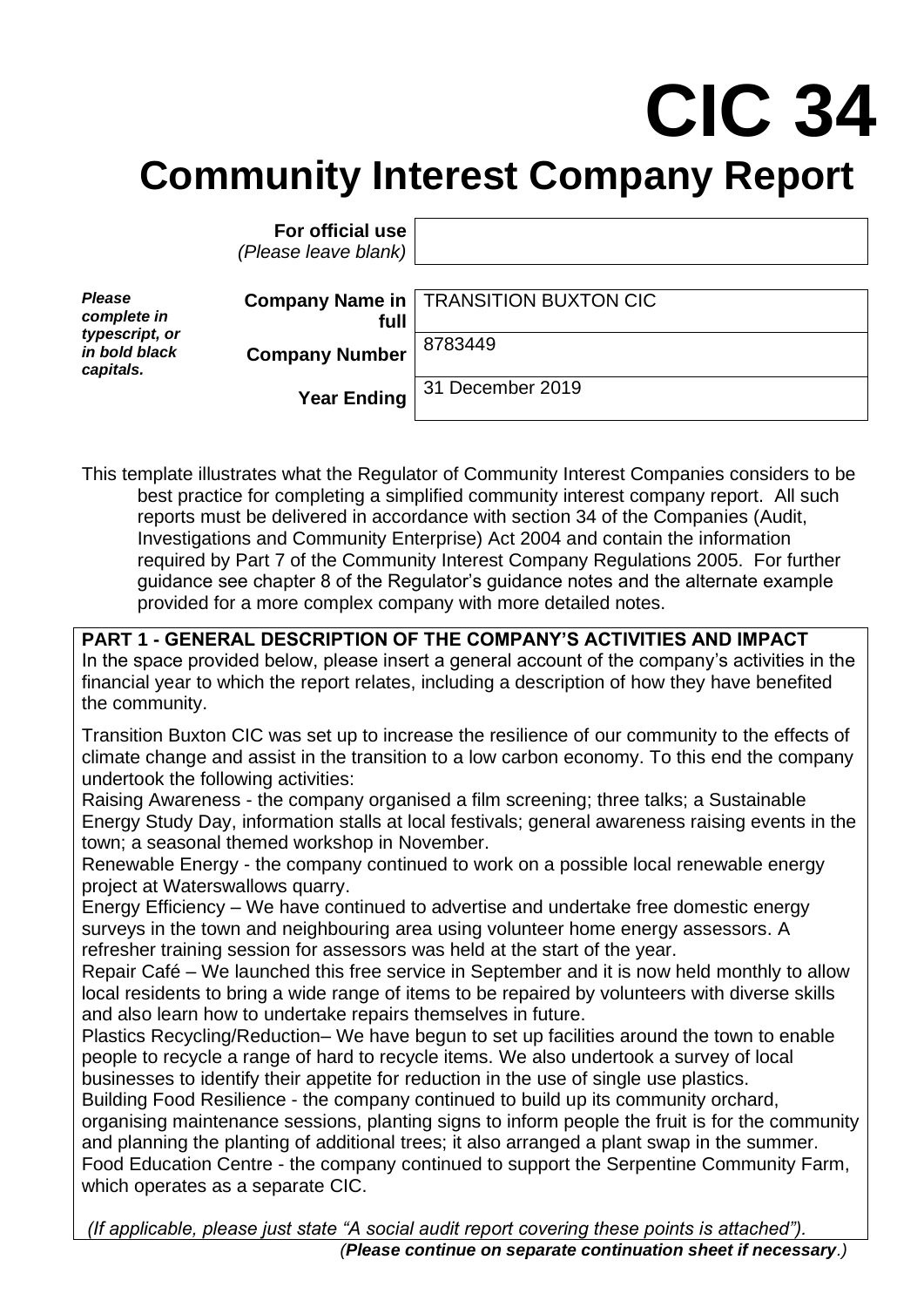**PART 2 – CONSULTATION WITH STAKEHOLDERS** – Please indicate who the company's stakeholders are; how the stakeholders have been consulted and what action, if any, has the company taken in response to feedback from its consultations? If there has been no consultation, this should be made clear.

The Directors endeavour to ensure that all their decisions are fully informed by the views of the company's intended beneficiaries. They achieved this as follows:

Membership: 21 new members were recruited and there were 6 resignations, bringing total membership to 123. Regular monthly meetings for members have been held throughout the year to encourage greater involvement in planning and developing our activities.

Informal gatherings: the company arranged 12 'Green Drinks' events where supporters can meet for informal discussion.

Newsletters: notes of m

embers meetings were sent out regularly to members and an email newsletter detailing the company's activities was sent out periodically to around 360 supporters, who are encouraged to respond on general and specific topics.

Website: the company continued to maintain its website keeping it up to date with activities and including a Twitter feed.

Social Media: the company continued to promote its activities and engage with the public through its Facebook page; it also engaged in discussions on relevant topics via the Facebook group and on Twitter.

Meetings with other organisations and individuals: an Election Hustings was held in advance of the General Election and support was given to those setting up a Neighbourhood Development plan for Buxton. The Plastic project has involved meetings with local school, college and university.

*(If applicable, please just state "A social audit report covering these points is attached").*

**PART 3 – DIRECTORS' REMUNERATION** – if you have provided full details in your accounts you need not reproduce it here. Please clearly identify the information within the accounts and confirm that, "There were no other transactions or arrangements in connection with the remuneration of directors, or compensation for director's loss of office, which require to be disclosed" (See example with full notes). If no remuneration was received you must state that "no remuneration was received" below.

No remuneration was received by any of the directors.

**PART 4 – TRANSFERS OF ASSETS OTHER THAN FOR FULL CONSIDERATION** – Please insert full details of any transfers of assets other than for full consideration e.g. Donations to outside bodies.If this does not apply you must state that "no transfer of assets other than for full consideration has been made" below.

No transfer of assets other than for full consideration has been made.

*(Please continue on separate continuation sheet if necessary.)*